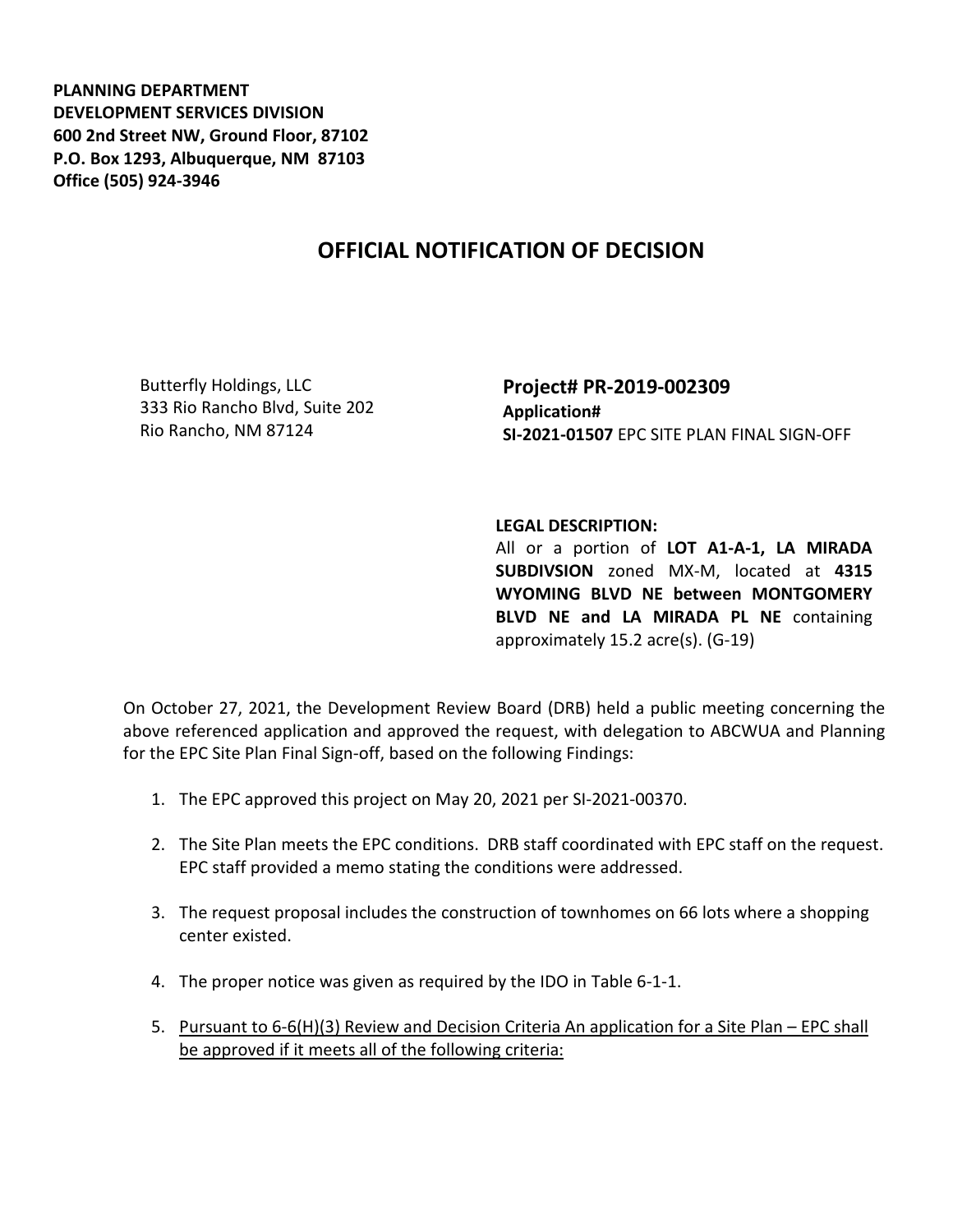*a.* 6-6(H)(3)(a) *The Site Plan is consistent with the ABC Comp Plan as amended.*

The Site Plan is consistent with the ABC Comp Plan as amended.

*b.* 6-6(H)(3)(b) *The Site Plan is consistent with any applicable terms and conditions in any previously approved NR-SU or PD zoning covering the property and any related development agreements and/or regulations.* 

The site is zoned MX-M, future development must be consistent with the underlying zoning.

*c.* 6-6(H)(3)(c) *The Site Plan complies with all applicable provisions of this IDO, the DPM, other adopted City regulations, and any terms and conditions specifically applied to development of the property in a prior permit or approval affecting the property.* 

The features and improvements depicted on the Site Plan must meet the 2019 IDO requirements.

*d.* 6-6(H)(3)(d) *The City's existing infrastructure and public improvements, including but not limited to its street, trail, drainage, and sidewalk systems, have adequate capacity to serve the proposed development, and any burdens on those systems have been mitigated to the extent practicable.* 

The site has access to a full range of urban services including utilities, roads and emergency services. A Traffic Impact Study was required and submitted, and the recommended mitigation measures were added to the Infrastructure Lists approved with the Preliminary Plat. The site has an approved Grading and Drainage Plan.

*e.* 6-6(H)(3)(e) *The application mitigates any significant adverse impacts on the surrounding area to the maximum extent possible.* 

The Landscape Plan was updated for compliance with 5-6(D)(1)(c) of the IDO regarding street trees, and provides landscaping that complies with 5-6(D) of the IDO regarding street frontage landscaping.

## **Conditions:**

- 1. Final sign-off is delegated to ABCWUA for the final Utilities Plan.
- 2. Final sign-off is delegated to Planning for the Solid Waste signature and for final signoff of the Final Plat.